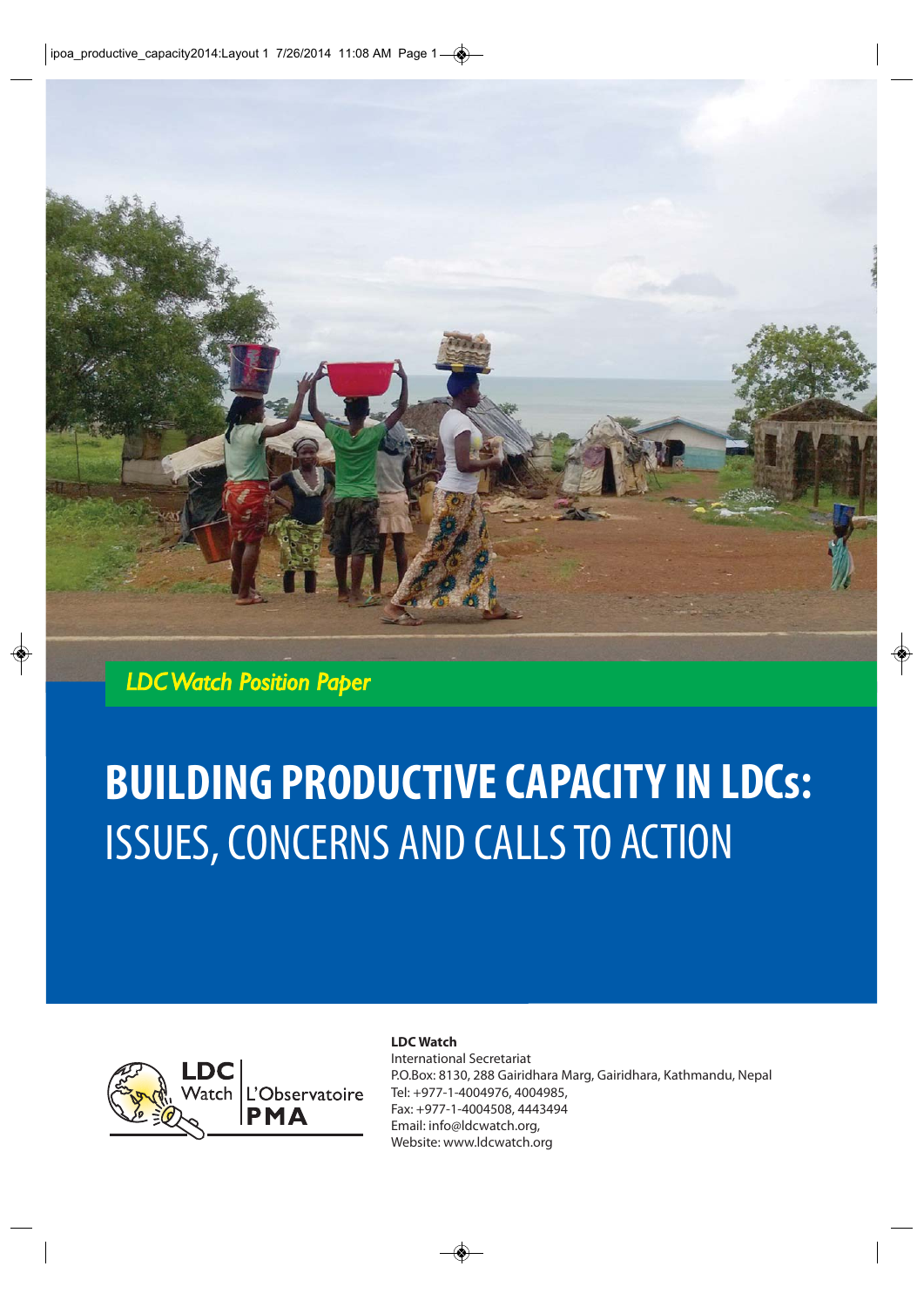## **BUILDING PRODUCTIVE CAPACITY IN LDCs: ISSUES, CONCERNS AND CALLS TO ACTION**

**Our vision of a genuine and meaningful sustainable development entail productive capacity as a set of capabilities enabling a country to produce adequately, efficiently and sustainably for a just and equitable society. Building productive capacity is intrinsically linked with human and social development to contribute towards poverty eradication and a people-centred, sustainable inclusive development based on human rights, equity and planetary boundaries. This holds true to the most marginalised and vulnerable 48 UN-defined least developed countries (LDCs) with the majority 34 in Sub-Saharan Africa, 10 in Asia and 4 in the Pacific.**

### **Context: Istanbul Programme of Action for the LDCs**

The Istanbul Programme of Action for the Least Developed Countries for the Decade 2011-2020 (IPoA), adopted by the Fourth UN Conference on the LDCs (LDC-IV) in May 2011 in Istanbul, comprises 'Productive Capacity' as one of its first among eight priority areas for action. Paragraph 43 A identifies productive capacity with a focus on infrastructure; energy; science, technology and innovation; private sector development.

Paragraph 44 recognises that LDCs' economies are marked by "limited productive capacities, which constrain their ability to produce efficiently and effectively and to diversify their economies. This handicap translates into binding supply constraints and ultimately into weak export and economic potentials and limited productive employment generation and social development prospects". The IPoA aims to build a critical mass of viable and competitive productive capacity in agriculture, manufacturing and services as essential to increase resilience to shocks, sustain inclusive and equitable growth, eradicate poverty, achieve structural transformation and generate full and productive employment and decent work for all.

Paragraphs 44-55 contain actions committed by both LDCs and development partner governments to meet the seven goals and targets of building productive capacity in LDCs. The implementation of these actions contributes to the overarching goal of the IPoA to overcome the structural challenges faced by the LDCs in order to eradicate poverty, achieve internationally agreed development goals such as the Millennium Development Goals (MDGs) and enable graduation of 2 half of the 48 LDCs by 2020.

**Goals and targets of building productive capacity, in accordance with national development policies and strategies:**

- **Increase significantly the value addition in natural resource-based industries paying special attention to employment generation;**
- **Diversify local productive and export capability with a focus on dynamic value added sectors in agriculture, manufacturing and services;**
- **Significantly increase access to telecommunication services and strive to provide 100 per cent access to the Internet by 2020;**
- **Strive to increase total primary energy supply per capita to the same level as other developing countries;**
- **Significantly increase the share of electricity generation through renewable energy sources by 2020;**
- **Enhance capacities in energy production; trade and distribution with the aim of ensuring access to energy for all by 2020;**
- **Ensure that the least developed countries have significant increase in combined rail and paved road mileage and sea and air networks by 2020.**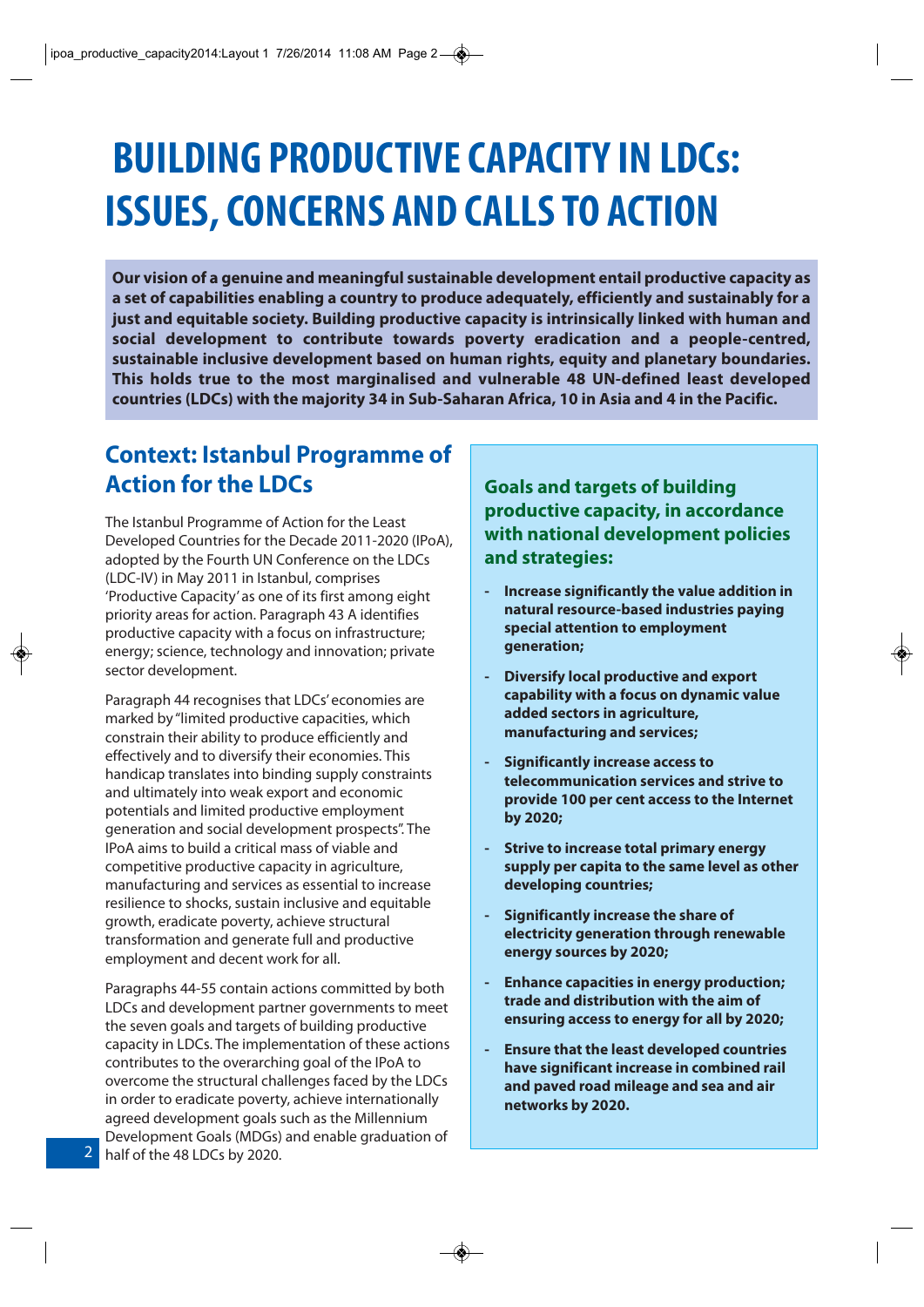

### **Status and Trend: IPoA Focal Issues**

### **1. Infrastructure**

**Transport:** The IPoA has set a target of increasing rail and paved road mileage and sea and air networks by 2020. Progress in expanding these modes of transport is rather mixed. According to the 2012 South and South-West Asia Development Report by the UN Economic and Social Commission for Asia and the Pacific (UN ESCAP), the current state of trunk road networks, in particular trading corridors connecting inland to costal ports has shown mixed results. Asian

LDCs - Afghanistan, Bangladesh, Bhutan, Cambodia, Laos, Myanmar, Nepal - have the potential to benefit from the Great Asian Highway, which now covers 32 countries and encompasses 142,000 km of highways.

Also, as explained in a report on the regional integration produced by the UN Economic Commission for Africa (UNECA) in 2012; the Trans-African Highway, a regional initiative to develop integrated transport corridors connecting all African countries and providing landlocked ones with access to seaports, has yet to be realised. There are many missing links and existing portions that are poorly maintained, it is reported.

#### **NEPAL**

### **Transformation into Environmentally Sustainable Energy**

Nepal has a huge hydropower potential for energy generation. In fact, the perennial nature of Nepali rivers and the steep gradient of the country's topography provide ideal conditions for electricity generation. Current estimates are that Nepal has approximately 40,000 MW of economically feasible hydropower potential.

The power shortage of Nepal has, at times, led to an unprecedented 20 hours of load shedding per day. It's been almost a decade that the country is suffering a heavy power shortage problem.



According to the national body Nepal Electricity Authority, total installed capacity of electric power in Nepal is around 748 MW as of 2013. But maximum demand is about 1026.6 MW. There is a total gap of more than 300 MW in general. Major crisis is in the spring and winter seasons where production of hydropower plant even fall to the more minimum level up to 500MW because most of plant are run off river type.

An environmentally sustainable and cost-effective solution to meet the rising demand in electricity in the country is production of micro- and mini- hydro power which have been able to prove their worth by electrifying the rural communities in Nepal, especially where there is no access of the national grid. The availability of enough streams and rivers and the country's hilly terrain has enhanced this technology to generate electrical power for lighting and other productive activities in thousands of scattered rural villages.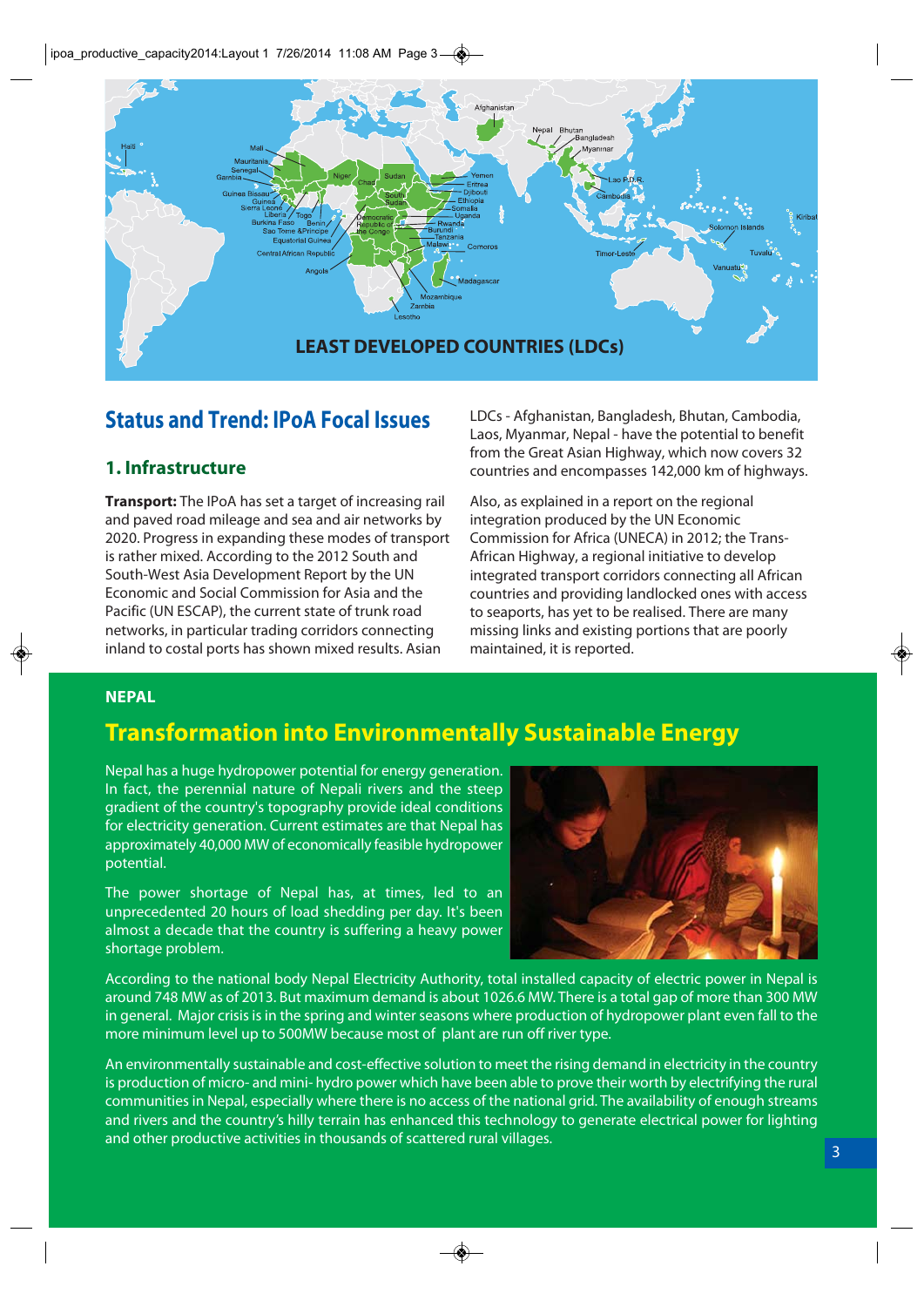

**A locally installed wodden bridge over the Tamor River in Nepal**

The 2014 UN Secretary-General's Progress Report on the Implementation of the IPoA states that the data on the state of railway systems do not indicate any improvement occurred over the last decade. Thus, passenger and freight traffic declined or at best stagnated in the majority of LDCs for which data are available.

The 2011 UN ESCAP Economic and Social Survey of Asia and the Pacific reports that LDCs like Bangladesh, the Lao People's Democratic Republic, Myanmar and Nepal are signatories to the International Agreement on the Trans-Asian Railway Network, supported by the UN ESCAP; but there has hardly been any work that has since been done for the cause of the proposed railway network.

The findings of the 2013 "State Of The Least Developed Countries" Report by the UN Office of the High Representative for the Least Developed Countries, Landlocked Developing Countries and the Small Island Development States (UN-OHRLLS) reveal the failure of national and regional airlines, affecting regional and international connectivity in many West African and Central African LDCs, reducing air traffic. Overall, air transport markets in the majority of LDCs continued to be confronted with safety issues and limited competition, which kept prices high. Airport infrastructure challenges in many LDCs include runways in poor condition, outdated traffic control communication and limited facilities for transit passengers.

In the case of Maritime transport, the 2012 UN ESCAP South and South-West Asia Development Report calculated that the Liner Shipping Connectivity Index, which helps gauge how well countries are linked to

#### **KIRIBATI**

### **Geographical and Economic Remoteness of Small Island LDCs**

There are many challenges facing Kiribati as a Pacific SIDS LDC, in particular, in reference to its coverage, its islands are scattered over 3.5 million square kilometres, yet less than one per cent of the country is land mass.

This disparity is caused by several factors, including the high costs of transportation and freight due to the great extension of its territorial area, the costs of adapting and mitigating climate change effects, and dependency on external qualified human, technical and policy resources. These factors make it unlikely for Kiribati to graduate from its current status any time soon. Compared to its national GDP, estimated at USD 152 million in 2010, Kiribati's cost of living is very high.

Island countries, due to their special geographic characteristics combined with challenges arising from low level of development, have low capacity to benefit from global expansion and suffer adverse effects during recessions and crises.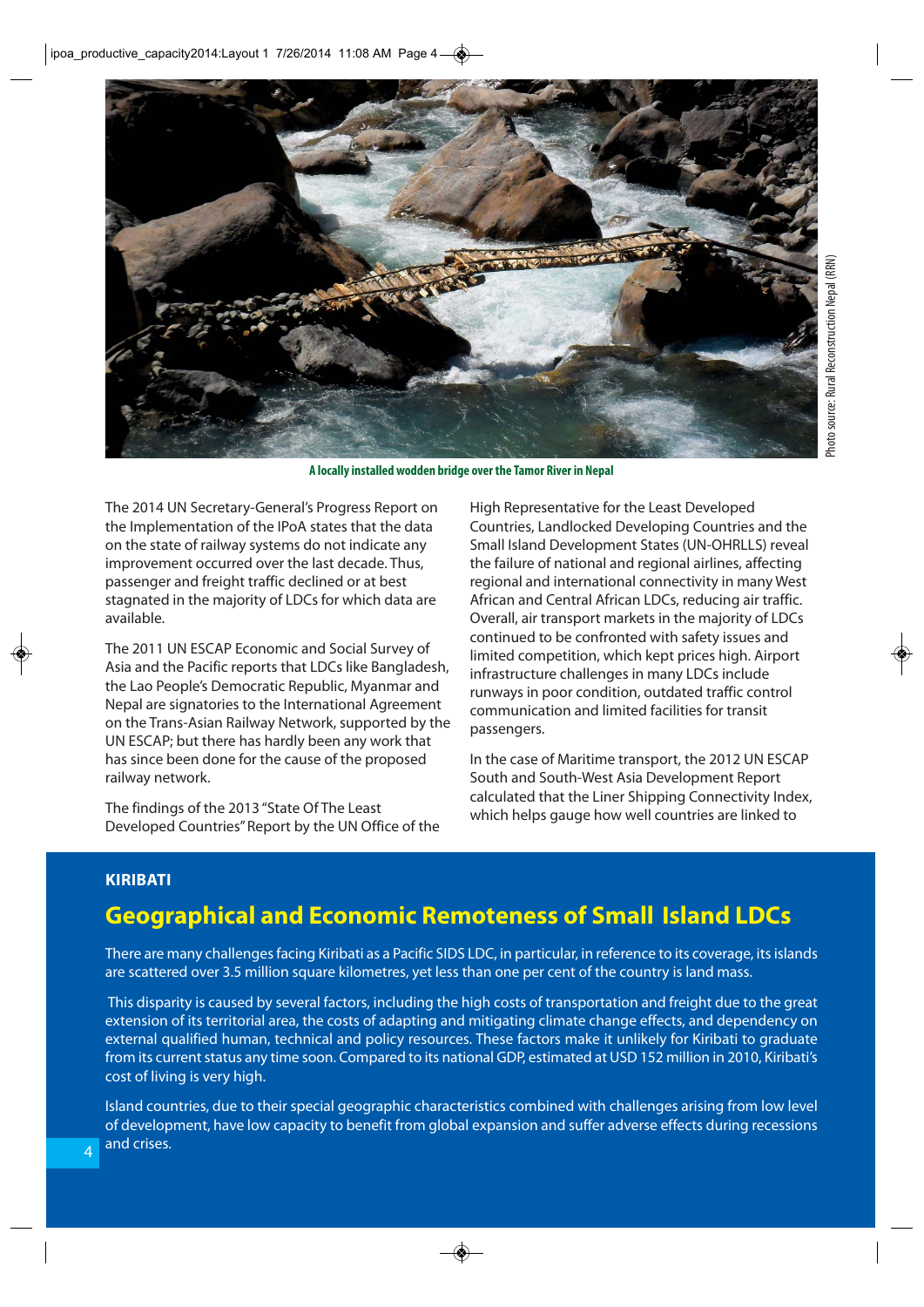

**Poor state of road transportation in Democratic Republic of Congo** 

global shipping networks, the average for all LDCs on the index rose to 7.3 in 2011, up from 7.1 in 2010—on a 0-to-100 scale where 100 is the value assigned to a country with the most efficient shipping landscape. However, it was also reported that maritime infrastructure and services lag far behind international standards.

#### **Information and Communications Technology**:

According to "Measuring the Information Society 2012" report by the International Telecommunication Union (ITU), infrastructure development of this particular sector is not sufficient. Only about 5 in 10 people in the LDCs were mobile/cellular telephone subscribers in 2012. The number of Internet users was only about 1 per 100 inhabitants in Burundi, the Democratic Republic of the Congo, Eritrea, Ethiopia, Guinea, Myanmar, the Niger, Sierra Leone, Somalia

**Internet users per 100 inhabitants,** 



and Timor-Leste in 2012. In many cases, low Internet usage coincided with sub-par quality of services and high tariffs. Of the 39 countries qualified by the ITU as the "world's least connected countries," 31 are LDCs.

#### **2. Energy**

The UN-OHRLLS states that out of the 1.3 billion people who do not have access to electricity, more than half live in the LDCs. Currently, 79 per cent of people in LDCs lack access to electricity and 91 per cent of people lack access to modern fuels. In LDCs, only 27 per cent of urban dwellers have access to modern fuels compared to a mere 3 per cent of rural dwellers.

According to the 2014 UN Secretary-General's Progress Report on the Implementation of the IPoA; although electricity generation in LDCs had increased over the past decade, the level of power supply was still far below the growing needs of this group of countries. Less than a third of the combined total population of the LDCs is connected to a power supply, with access levels ranging from 1.5 per cent in South Sudan to 76.3 per cent in Nepal.

The International Energy Agency (IEA) reported that more than half of the African population does not have access to grid electricity. In some LDCs, such as Tanzania and the Democratic Republic of Congo, the figure is over 80 per cent. The agency also opined that making renewable energy available to the LDCs could have wide positive impacts, including improvement in health, equity and empowerment for women, better opportunities for livelihoods and greater environmental sustainability.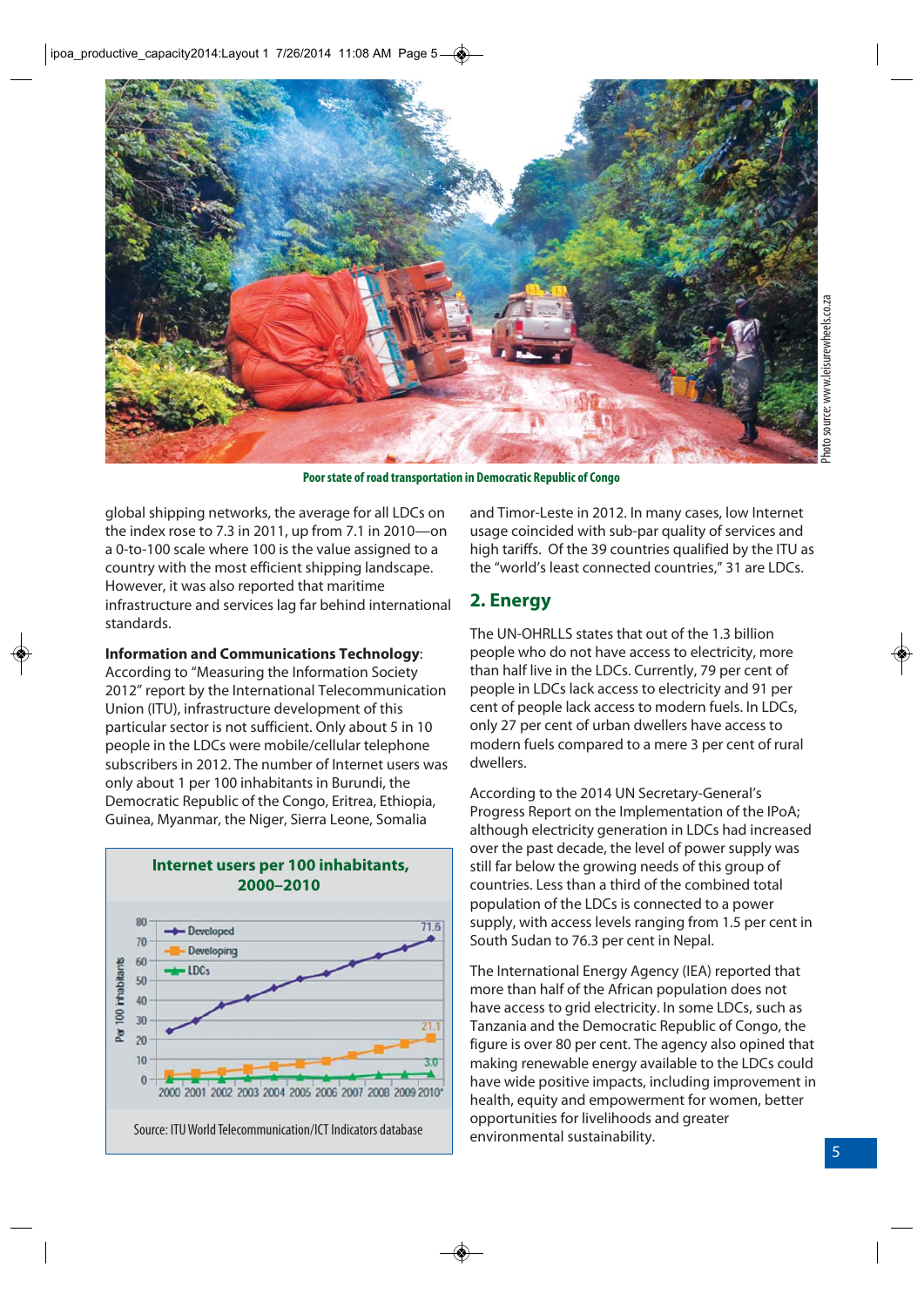

**Bisha mine is a large, high-grade volcanogenic massive sulphide (VMS) deposit located 150km west of Asmara, Eritrea.**

The lack of access to energy contrasts with the fact that the majority of the LDCs have vast energy resources that have yet to be fully tapped. The 2013 UN-OHRLLS "State Of The Least Developed Countries" Report states that only a few countries, including Bhutan, Ethiopia and the Lao People's Democratic Republic, have made progress, mainly due to investments launched prior to the IPoA. Hydropower generation expanded significantly in Bhutan, financed by India, its main investor and trading partner. The country has produced 1,480 megawatts of power, 75 per cent of which has been exported to India. Efforts are underway to expand power generation capacity to 10,000 megawatts by 2020 through the building of 10 additional hydropower plants.

#### **3. Science, technology and innovation**

The 2013 UN-OHRLLS "State Of The Least Developed Countries" report states that LDCs generated very little knowledge and very few modern technologies and also are not successfully able to make the best use of existing flexibilities in Intellectual Property Rights (IPR) regimes and the Trade-Related Aspects of Intellectual Property Rights Agreement (TRIPS) of the World Trade Organisation (WTO) in order to gain access to essential technologies that are used to produce essential goods and services for their populations. The report also mentions that one of the shortcomings of the TRIPS Article 66.1 relating to the waiver agreement is its temporary nature. LDCs were given an initial 10-year transition period to comply; an exemption extended two times. The most recent exemption, an eight-year extension, was adopted in July 2013.

#### **4. Private sector development**

At present, the private sector development runs into barriers in access to financing, shortages of skills and poor physical infrastructure. The 2014 UN Secretary-General's Progress Report on the Implementation of the IPoA states that there are three particularly important issues; namely the low number of medium sized enterprises, second being the large informal sector and third issue is limited export competitiveness. Very few local firms are connected to global value chains, and therefore miss opportunities for rapid technological learning and improved productivity.

At the UN ESCAP Asia-Pacific Regional Meeting on the Implementation of the IPoA held in Siem Reap, Cambodia on 17-19 December 2012; it was concluded that reaching the graduation goal of the Asia-Pacific LDCs would require effective and timely delivery of several key products and services within the regional partnership framework covering knowledge and capacity development, expertise, resources, advocacy, and regional cooperation in delivering regional public goods.

The global review of the International Conference on Population and Development beyond 2014 marks the issue of youth employment and empowerment as increasing in LDCs. Some of these issues have increasingly found echoes in a growing number of LDCs where youth comprise 60 per cent of the population with 40 per cent youth unemployment.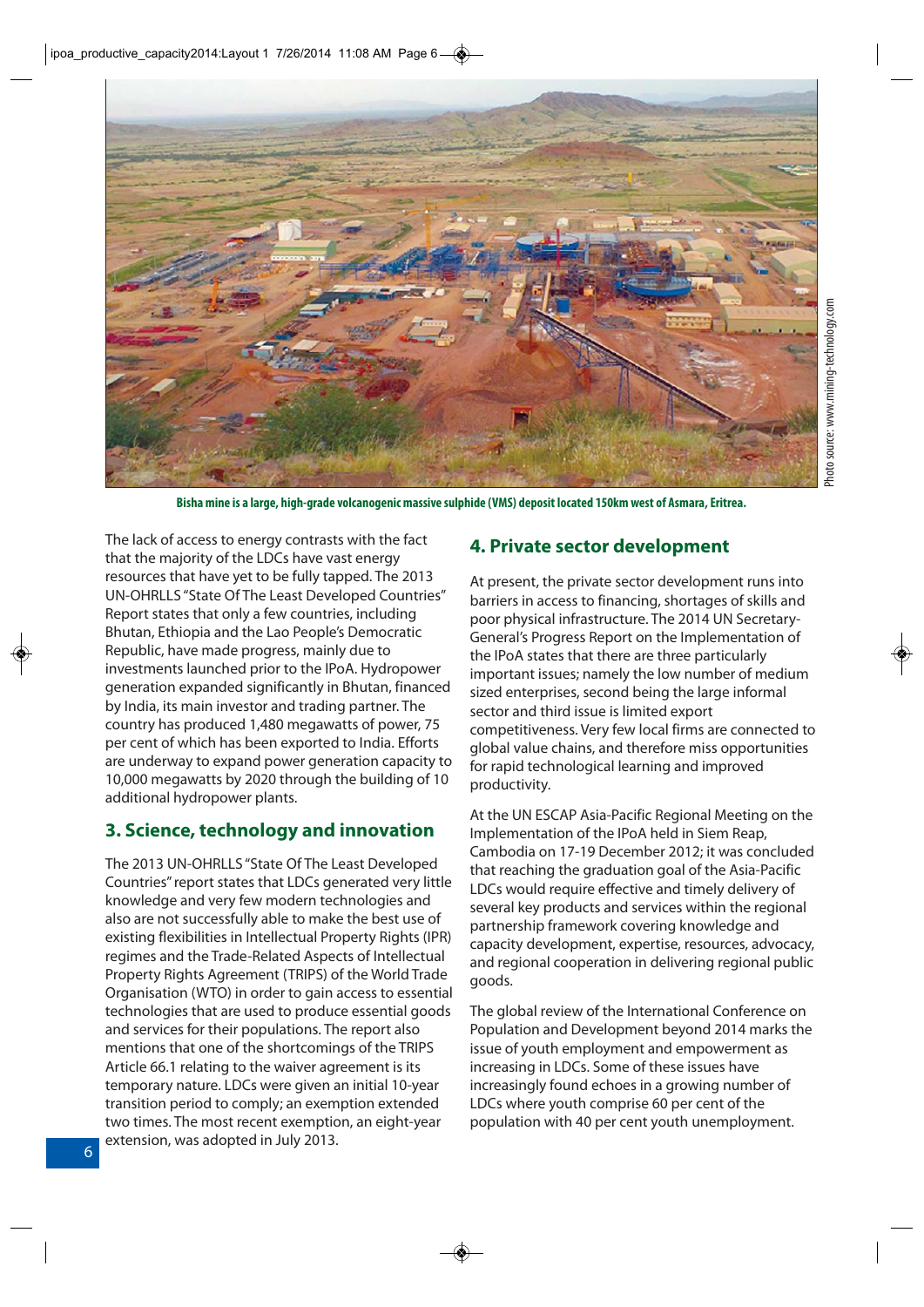### **Issues and Concerns: LDC Civil Society Perspectives**

The lack of an integrated focus on human and social development is a key limitation as building productive capacity is equally about enjoying the basic rights of a decent life with dignity which enhances social cohesion necessary for effective sustainable development. Promotion and provision of the basic right to food, education, health, water and sanitation, housing and social protection as the building blocks of human development is critical to building productive capacity of the growing LDC populations which substantially comprises the marginalised women and youth dependent in the informal sector.

The prime focus on expansion of production and export-supply capacities risks unsustainable production and consumption of LDCs' rich natural resources including detrimental consequences to agriculture and fisheries, being the mainstay of their economies. LDCs are already disproportionately bearing the catastrophic effects of climate change fuelled by unsustainable growth-led development. The visible trend of FDI concentrating on the extractive sectors warns caution as it fails to generate full and productive employment and decent work for all. The prevailing trend of commodity-based LDC exports in world trade which stands at 1.1 per cent in 2012, falls short of people-centred, inclusive and equitable development.

The key means of implementation – finance and technology transfer - is imperative to achieving building productive capacity in LDCs. Bilateral official development assistance (ODA) to LDCs fell 12.8 per cent in real terms, to about \$26billion in 2012 which is the largest decline since 1997. In LDCs, ODA as integral public finance represents about half of all external financing available to close their savings gap. The target of 0.15-0.20 per cent of GNI as ODA to LDCs has been promised since the Brussels Programme of Action, reinforced in the IPoA by 2015 and reaffirmed by the 2012 Rio+20 Conference. However, the gap between OECD DAC partners' ODA to LDCs and the lower bound target of 0.15 per cent has widened to 0.05 per cent. In terms of technology transfer, Article 66.2 of the TRIPS Agreement, as a supportive international framework to LDCs, which stipulates that developed countries in the WTO "shall provide incentives to enterprises and institutions in their territories for the purpose of promoting and encouraging technology transfer to least-developed country Members in order to enable them to create a sound and viable technological base" has been largely not implemented.

Energy production systems concentrating on mega water dam projects with major FDI inflows are not sustainable, exacerbating environmental degradation as well as the increase in environmental refugees.

Private sector development focusing on publicprivate partnerships (PPPs) is a fundamental concern given the fact that the cost paid by the public from PPPs has often been huge. Trustworthy evaluations of PPPs that take into account financial, social, environmental, as well as affordability and access impacts, simply do not exist for majority of them. The results of expected 'trickle-down effects' have been slow. In situations where public services become privatised and profit-driven, the poor are always the most vulnerable. With their lack of paying capacity, combined with little or no safety nets and social protection, the poor and the marginalised are further deprived of basic social services. Additionally, tax revenue as integral domestic resource mobilisation is also lost through investors in PPPs taking funds offshore to tax havens.

### **Way Forward: LDC Civil Society Calls to Action**

Human and social development as the fifth priority area for action in the IPoA must be implemented in an integrated and coherent manner so as to build holistic productive capacity towards a people-centred, just and sustainable development.

The development finance target of 0.15-0.20 per cent of GNI as ODA to LDCs reiterated in the IPoA by the 2015 deadline must be realised without any further excuses. ODA must be fully untied to the greatest extent possible, as stipulated by the 2001 DAC recommendation to untie ODA to LDCs. ODA is premised upon historic debt and redistributive justice.

### **BURKINA FASO**

### **Transit Transport Challenges of Landlocked LDCs**

Burkina Faso's landlocked nature, together with its location in West Africa, makes it a hub of regional corridors. Not only does it's landlocked condition substantially raises import and export costs, but Burkina Faso's distances from trade exit points are longer than average (about 1,000 kilometres to an exit port). Also, Burkina Faso's infrastructure funding gap amounts to a \$44 million in the transport sector which compounds the problem.